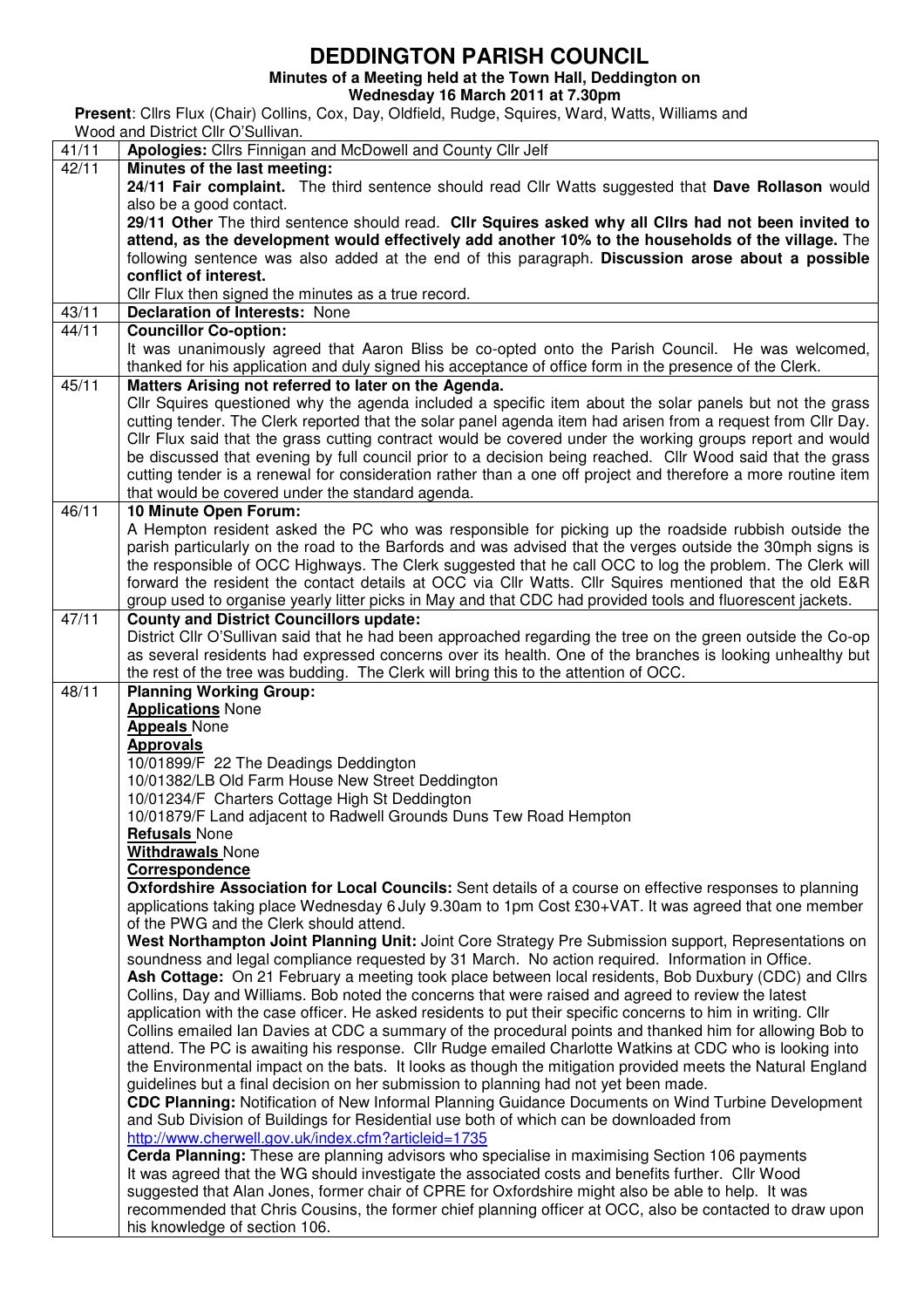**Deddington Rural Exception Housing Evaluation meeting** held on Thursday 10 March 2011.CDC have identified a number of potential sites in Deddington for evaluation as 'Affordable Housing' and discussed these with the PC. The two most suitable sites are a strip of land to the west of Wimborn Close and towards the far end of the close facing north, which is adjacent to the existing affordable housing. The other is on the north side of Earls Lane due to its proximity to the surgery and the likelihood of older residents being housed in the proposed new houses. To follow this up Anna Kennedy of ORCC to confirm with Clerk when she can attend a PC meeting to discuss a Housing Needs Survey, and for Bob Duxbury of CDC to have some further consideration of the possible sites. Kate Winstanley will make some informal and outline enquiries with Sanctuary Housing (which includes Charter) about the possible site at Wimborn Close. The possibility of developing a site to the west of the Castle Grounds was discussed but as this would ruin the 'sight lines' from the monument mound it was not considered to be a good option.

**PEGASUS MEETING – February 24 at Holly Tree Club, Deddington.** The working group gave the PC detailed reports concerning the following issues:

**Village Infrastructure:-** 

**School** – Regarding expanding capacity.

**Surgery** - The patient list is not yet closed in Deddington despite having a catchment area of 200sq miles. The new development will account for up to 300 new residents.

**Community Hall/Meeting Room** – The possibility of extending the Windmill Centre was discussed, it was felt that although the village already has numerous meeting rooms available for community use there is a need for additional playing fields and sports pitches.

**Allotments** – It was felt that any new development could include a provision for allotments as the two existing sites are nearly fully developed and occupied.

**Services** - It was noted that the sewer system and power supply is already under strain and would need upgrading should the development proceed. No mention was made of the library.

## **Transport Issues:-**

**Access Options** – An roundabout on the A4260 positioned north of the fire station, with three exits, two being the entry and exit of the existing A4260, the other being the entrance into the proposed development to the west of the main road.

**Traffic Calming** – The roundabout would calm traffic entering the village from the north.

## **Public Consultation:-**

**Scope of Consultation** – Members of the PC felt that there should be a public consultation whereby the Deddington community could voice their concerns and/or express their opinions.

**Timetable for application submission –** The consensus was that it would not be appropriate to submit an application until a further meeting with the PC was held and feedback from the OCC re school development, feedback from highways and the possibility exploring a more radical solution with a village bypass to ease traffic and congestion.

Pegasus plan to hold an exhibition for the residents of the parish soon and submit planning permission by July. DPC advised that NO application should be made until a solution to the school problem is found. It was noted that Cllr Wood asked that he be invited to any meeting with Pegasus about their proposal, and with CDC or any other organisation about possible exception sites.

**AOB** – **New Homes Bonus.** A new government initiative will provide between £1,439 and £1,749 for 6 years for every new house built. 20% will go to County Council and 80% will go to District Councils. Pegasus declared 35 to 40% of development will be affordable (although no definition was given of 'affordable') and bungalows are included in the proposed development. Discussion followed. Cllr Wood advised that the PC must apply pressure on OCC so that any development takes the views of the local community into account and ensures that the village requirements have precedence over that of the developers. Cllr Oldfield asked that this proposed development be discussed at the next PC meeting. Cllr Day suggested that Cllrs read the reports and direct questions to him in the first instance. Cllr Flux said that Cllrs need to think about the proposals and suggest the type of buildings, recreation and school facilities etc that are required. The PC needs to have further questions to put back to Pegasus. Cllr Wood said that villagers opinion needed to be sought. Cllr Flux said that Pegasus would be running a consultation period. The Deddington News would also be informing residents of the proposed development in the next edition. The planning working group will liaise with Cllr Wood to find out more about section 106 and ascertain what the Pc and community want. Cllr Flux mentioned that whilst affordable housing was being considered it could be for three bed houses and there needs to be a spread of 1, 2, 3 bed houses and bungalows. Cllr Watts asked about the WMC plans. Cllr Flux reported that the WC is nearing capacity. It is running to capacity with 45 different clubs using it, therefore it is important to consider increasing the facilities for sports usage. It was agreed that planning development would be a good agenda item for the Parish Meeting. District Cllr O'Sullivan suggested that Bob Duxbury be invited to attend the Parish Meeting in May.

## 49/11 **Finance & General Purposes:**

- 1. **Cash Flow:** Cash flow to end February was presented.
- 2. **Anglo Irish Bank.** Funds have been transferred to AIB Group (UK) Plc, which brings it into the cover of the UK Financial Services Compensation Scheme.
- 3. **Public Works Loan Board**. This loan was taken out many years ago to pay for the cemetery. It still has over 50 years to run at an interest rate of 8.5%. Clerk to write to them to offer to pay off the balance outstanding £2,076.62. This has been tried before without success but the Clerk thinks that the rules may now have changed. If unsuccessful consideration will be given to an appeal.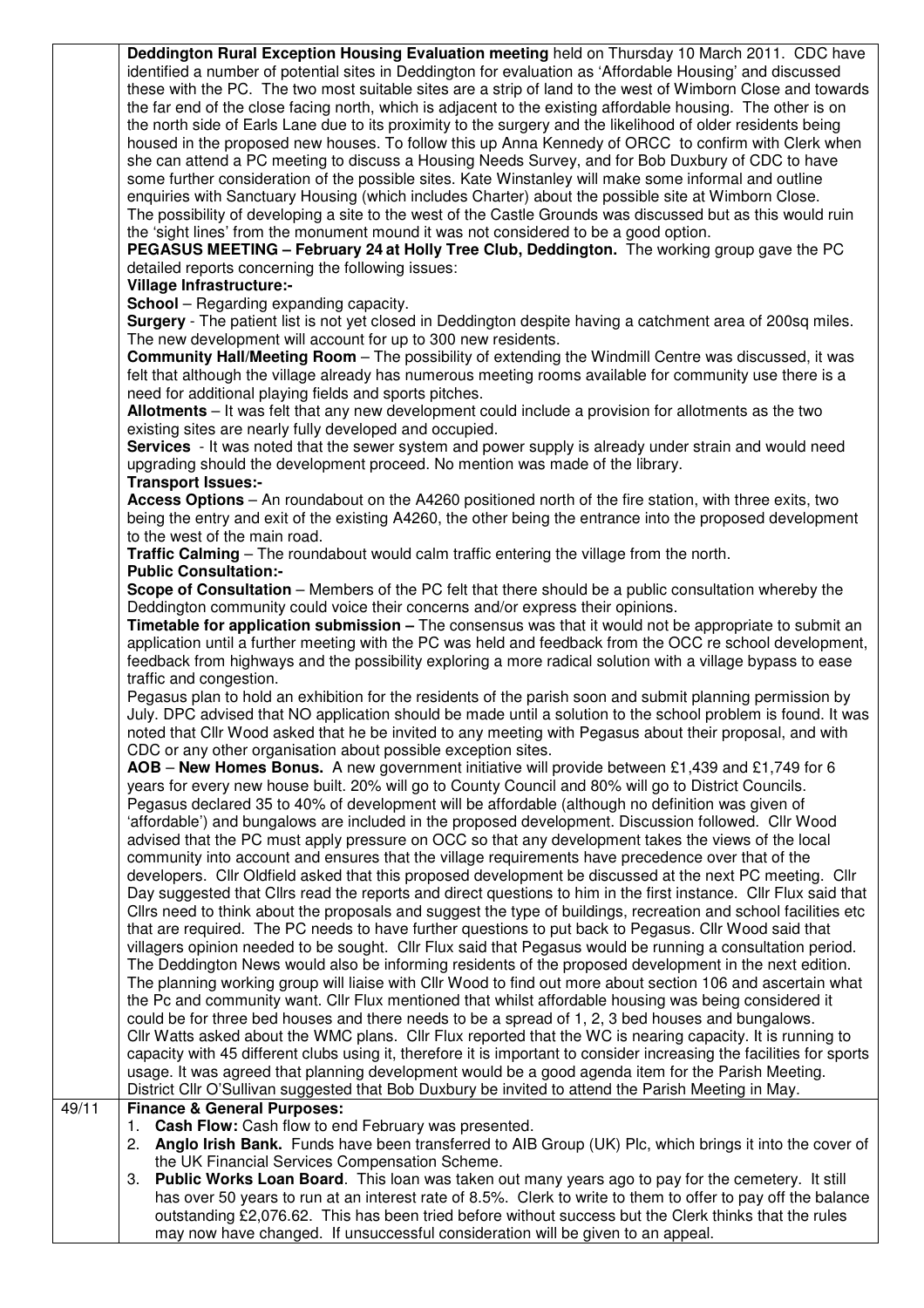|       | 4. | Queries arising from Cllr Squires regarding the PC Agenda and Youth Club Grant. A number of                                                                                                                              |
|-------|----|--------------------------------------------------------------------------------------------------------------------------------------------------------------------------------------------------------------------------|
|       |    | possible misunderstandings were clarified.                                                                                                                                                                               |
|       |    | If there is new information, it is not against standing orders to re-discuss an item once a decision                                                                                                                     |
|       |    | has been taken.                                                                                                                                                                                                          |
|       |    | The solar panels item was on the agenda for information not to query the decision.<br>٠                                                                                                                                  |
|       |    | The minutes say that the grant to the Youth Club was on the proviso that a formal written request                                                                                                                        |
|       |    | was made to the clerk. The clerk asked for clarification of what was meant by a formal written                                                                                                                           |
|       |    | request. Cllr Wood said that it meant a copy of the last accounts and some indication as to how the                                                                                                                      |
|       |    | money would be spent. It was not an attempt to question that the grant had already been made. A                                                                                                                          |
|       |    | couple of years ago a sum larger than the present grant had been budgeted for. Budgeting for an<br>item does not mean it has been approved, the actual request has to be approved in the normal way.                     |
|       |    | The Youth Club had no budget for this last financial year as until recently was able to use grants                                                                                                                       |
|       |    | they had obtained.                                                                                                                                                                                                       |
|       |    | The correct procedure is that all applications for a grant should be made to the Clerk, and passed to<br>$\bullet$                                                                                                       |
|       |    | F&GP for a recommendation to the PC. There is paperwork for this is filed with the clerk. It is                                                                                                                          |
|       |    | difficult to have strict rules but depending on the request, F&GP will recommend the level of scrutiny                                                                                                                   |
|       |    | to be applied.                                                                                                                                                                                                           |
|       |    | Any councillor can ask for a copy of paperwork or extra information at any time.                                                                                                                                         |
|       |    | 5. Solar Panel. An explanation of the solar panels was given to the PC.                                                                                                                                                  |
|       |    | To summarise:                                                                                                                                                                                                            |
|       |    | The 50 panels will cost £30,960.74 including VAT at 5%, £1,474.32 which the PC will be able to<br>$\bullet$                                                                                                              |
|       |    | claim back. The cost will therefore be £29,486.42.                                                                                                                                                                       |
|       |    | The panels will be installed on the Windmill roof.<br>$\bullet$                                                                                                                                                          |
|       |    | It is necessary for the PC to retain ownership of the panels to be sure the PC receives the tariffs.<br>$\bullet$<br>This will mean that the PC will be responsible for the insurance once installed. The panels will be |
|       |    | included in the Windmill Centre building insurance. During installation the contractor insures the                                                                                                                       |
|       |    | panels.                                                                                                                                                                                                                  |
|       |    | The installation is under the government's Clean Energy Cash Back Scheme. The panels qualify for                                                                                                                         |
|       |    | Feed in and Export tariffs, which are locked in for 25 years. They are subject to cost of living                                                                                                                         |
|       |    | adjustment. The first cheque for the installation has been issued to establish a position in case the                                                                                                                    |
|       |    | regulations changed. The annual output of electricity has been estimated at 8336 kWh which will                                                                                                                          |
|       |    | be recorded on a separate meter. This will generate:                                                                                                                                                                     |
|       |    | Feed in tariff. 36p for every kWh generated whether it is fed into the grid or used in the Windmill.<br>$\bullet$                                                                                                        |
|       |    | £3,000.96                                                                                                                                                                                                                |
|       |    | Export tariff. This is 3p for every kWh not used on the property. It is assumed that this will be<br>$\bullet$<br>50%, which appears to be standard. Which amounts to £125.                                              |
|       |    | The total benefit to the PC for the electricity generated (at the estimated 8336 kWh per annum) is<br>$\bullet$                                                                                                          |
|       |    | therefore £3,125.96 per annum against a capital expenditure of £29,486.42 which is payback in 9.4                                                                                                                        |
|       |    | years. And the PC will receive it for 25 years.                                                                                                                                                                          |
|       |    | Payments will be received quarterly on the same timetable as electricity bills are sent out.                                                                                                                             |
|       |    | A risk assessment form has been drafted and will be completed by Cllrs Collins & Flux. Cllr                                                                                                                              |
|       |    | O'Dowell has a friend who is a qualified engineer who has agreed to oversee the installation for                                                                                                                         |
|       |    | free.                                                                                                                                                                                                                    |
|       |    | Cllr Day requested that Cllrs are kept informed of the progress.                                                                                                                                                         |
|       | 6. | Grass Cutting. After due process, the Clerk has recommended that the grass cutting contracts for 2011                                                                                                                    |
|       |    | to 2014 be awarded once again to Thomas Fox and DesignGrow. The steward will cut the grass verge<br>and two greens in the Market Place. Deep spiking of the pitches at the Windmill Centre which would                   |
|       |    | have been sub contracted will be removed from the contract. The requirement for this will be decided                                                                                                                     |
|       |    | after discussion with the clubs. It was noted that Thomas Fox and DesignGrow had not increased their                                                                                                                     |
|       |    | prices in 2010. The agreed prices for 2011/12 represent a 3% increase on the 2009 costs. There will be                                                                                                                   |
|       |    | a 3% pa price increase in subsequent years. The recommendation for the grass cutting contracts was                                                                                                                       |
|       |    | unanimously approved by the Council.                                                                                                                                                                                     |
|       | 7. | The Goal mouth was discussed. The Clerk will write to Colt and Deddington Town before the end of                                                                                                                         |
|       |    | season (Cllrs Bliss & Ward)                                                                                                                                                                                              |
|       | 6. | Town Hall. Lighting and cleaning the undercroft to be discussed at a meeting between the PC and<br>DCE.                                                                                                                  |
|       | 7. | Funding. Appeals from Banbury CAB and Sue Ryder Hospice at Nettlebed. It was agreed that no                                                                                                                              |
|       |    | funds be awarded.                                                                                                                                                                                                        |
| 50/11 |    | <b>Environment &amp; Recreation:</b>                                                                                                                                                                                     |
|       | 1. | TVERC meeting in Oxford: Very good conference. Report available for view with Clerk.                                                                                                                                     |
|       | 2. | Meeting with Clive Evans at Primary School: Cllr Rudge had a very positive and productive meeting                                                                                                                        |
|       |    | with the new Head who is very keen for the school to be involved with community projects. This may                                                                                                                       |
|       |    | mean whole school/class projects or just the involvement of the 'Energisers' environmental group.                                                                                                                        |
|       |    | Wildflower meadow at cemetery - possible artwork projects, identification of plants and insects,                                                                                                                         |
|       |    | creation of wildflower patches at the school. School will contact Clerk to arrange visits. They would<br>also be interested in planting the Gaveston Gardens 'paddock' with wildflowers. This had already                |
|       |    |                                                                                                                                                                                                                          |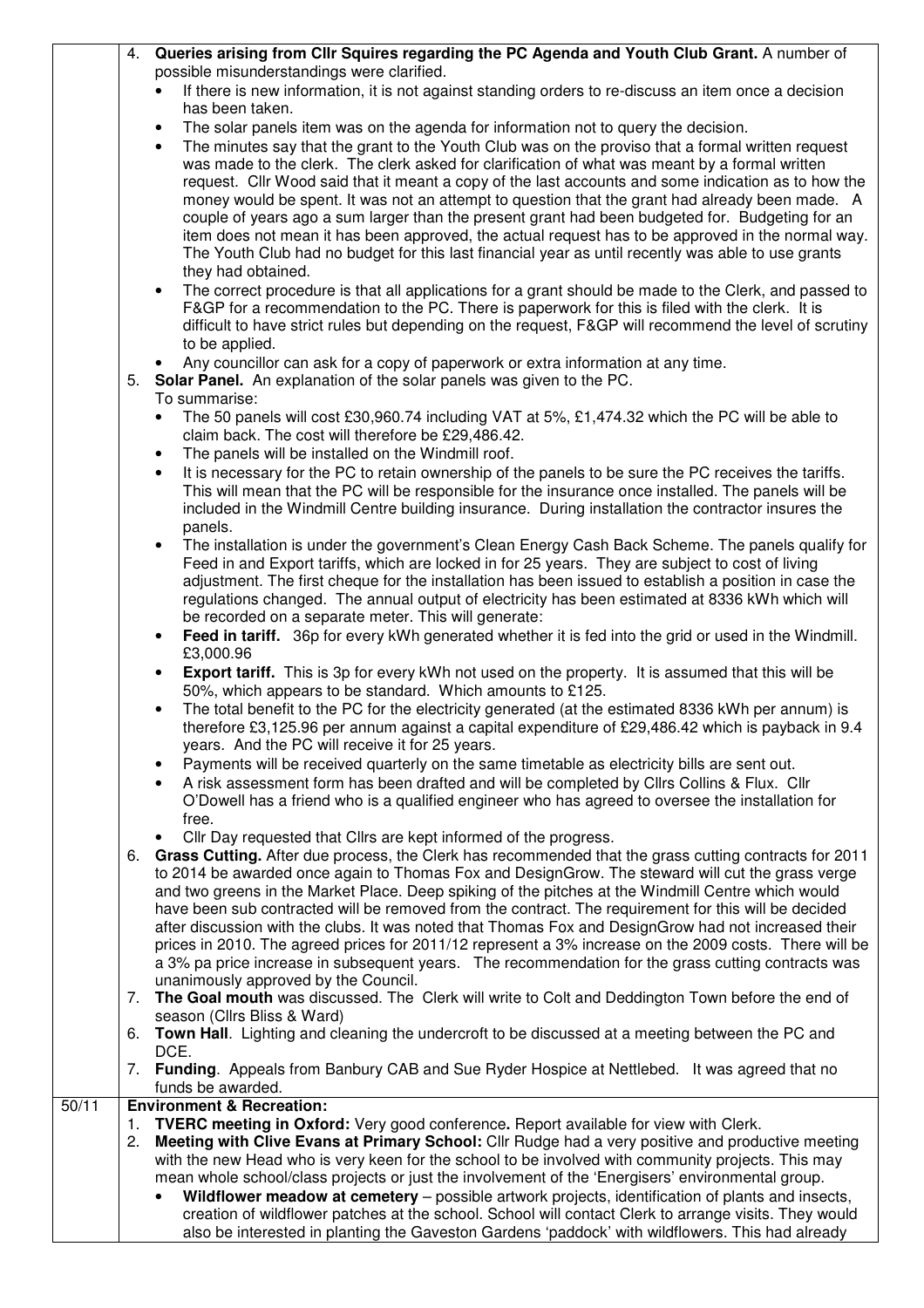|                   |                                                                                                                                                                                         | been identified as a possible site and residents also expressed interest. It seems a convenient, safe                                                                                                      |  |  |  |  |
|-------------------|-----------------------------------------------------------------------------------------------------------------------------------------------------------------------------------------|------------------------------------------------------------------------------------------------------------------------------------------------------------------------------------------------------------|--|--|--|--|
|                   |                                                                                                                                                                                         | place for the children to work. The Clerk also suggested the area in Mill Street behind the WMC.                                                                                                           |  |  |  |  |
|                   |                                                                                                                                                                                         | Swifts: They would like to try and encourage swifts back to the school and would like to install two<br>nestboxes. Chris Mason, co-ordinator of the Cherwell Swifts Project has agreed to visit the school |  |  |  |  |
|                   |                                                                                                                                                                                         | to give a talk with slides.                                                                                                                                                                                |  |  |  |  |
|                   |                                                                                                                                                                                         | Ponds: The school has a pond that they would like to restore. Cllr Rudge has given them contact<br>$\bullet$                                                                                               |  |  |  |  |
|                   |                                                                                                                                                                                         | details for information and advice. This could then be extended to a Parish pond survey. There is                                                                                                          |  |  |  |  |
|                   |                                                                                                                                                                                         | also a small area of woodland that needs attention. Cllr Rudge wondered if OCV could help.                                                                                                                 |  |  |  |  |
|                   |                                                                                                                                                                                         |                                                                                                                                                                                                            |  |  |  |  |
|                   |                                                                                                                                                                                         | Hedgerow survey: The school would like to be involved when the PC looks at this project.                                                                                                                   |  |  |  |  |
|                   |                                                                                                                                                                                         | Planter: Mr Evans suggested that the school would like to be involved in enhancing the general                                                                                                             |  |  |  |  |
|                   |                                                                                                                                                                                         | environment of the village. The PC agreed that they could adopt and look after the planter at the                                                                                                          |  |  |  |  |
|                   |                                                                                                                                                                                         | North entrance to the village. They would also like to plant daffodils under their hedge. OCC have                                                                                                         |  |  |  |  |
|                   |                                                                                                                                                                                         | said they have no objection to the planting of bulbs. Cllr Rudge to report back to Clive Evans.                                                                                                            |  |  |  |  |
|                   | 3.                                                                                                                                                                                      | <b>Planters:</b> Jo Price, has kindly already planted up the one at the South end and will look after it. She and                                                                                          |  |  |  |  |
|                   |                                                                                                                                                                                         | Cllr Rudge have tidied the two beds outside the cemetery and Nicholson's have provided a discounted                                                                                                        |  |  |  |  |
|                   | 4.                                                                                                                                                                                      | centrepiece for each bed.<br>Wildflowers in cemetery are looking good. Cllr Rudge plans to attend a propagation workshop in July at                                                                        |  |  |  |  |
|                   |                                                                                                                                                                                         | the nursery that supplied the seed and plants.                                                                                                                                                             |  |  |  |  |
|                   | 5.                                                                                                                                                                                      |                                                                                                                                                                                                            |  |  |  |  |
|                   |                                                                                                                                                                                         | Windmill Copse: An article about work done by OCV and the beginning of an eight-year coppicing plan<br>has been submitted to DN.                                                                           |  |  |  |  |
|                   | 6.                                                                                                                                                                                      | Swifts: Now is the time to install nestboxes. Cllr Rudge requested that two be put on the Windmill                                                                                                         |  |  |  |  |
|                   |                                                                                                                                                                                         | Centre at a cost of £13 each. She will contact Joyce Minnear about this and will also confirm that the                                                                                                     |  |  |  |  |
|                   |                                                                                                                                                                                         | siting of the boxes will not cause any mess. David Rogers may help with practical side. Chris Mason is                                                                                                     |  |  |  |  |
|                   |                                                                                                                                                                                         | coming to speak to the school and has also agreed to advise residents interested in getting a box. Cllr                                                                                                    |  |  |  |  |
|                   |                                                                                                                                                                                         | Rudge also plans to approach the Church following an article in the 'Door' about swifts in church towers.                                                                                                  |  |  |  |  |
|                   | 7.                                                                                                                                                                                      | <b>Bumblebee Workshop:</b> Cllr Rudge has enrolled and funded her attendance in an identification                                                                                                          |  |  |  |  |
|                   |                                                                                                                                                                                         | workshop at Hill End on Sunday 3 April.                                                                                                                                                                    |  |  |  |  |
|                   | 8.                                                                                                                                                                                      | Verges: As reported last month, Lorraine Douglas (OCC) confirmed that OCC have in principle no                                                                                                             |  |  |  |  |
|                   |                                                                                                                                                                                         | objection to verges being properly planted. Cllr Rudge requested that a small scale experiment by                                                                                                          |  |  |  |  |
|                   |                                                                                                                                                                                         | conducted on the stretch of verge on the east side of the main road leading to the junction with St.                                                                                                       |  |  |  |  |
|                   |                                                                                                                                                                                         | Thomas St. She requested it not be mown/strimmed so that she can see what is there. There is very                                                                                                          |  |  |  |  |
|                   |                                                                                                                                                                                         | little grass, but quite a lot of wild plants eg. Strawberry, violet, primrose, herb robert etc.                                                                                                            |  |  |  |  |
|                   | 9.                                                                                                                                                                                      | <b>Cemetery.</b> The Clerk informed the PC that Witney TC has a new cemetery that enables burials in three                                                                                                 |  |  |  |  |
|                   |                                                                                                                                                                                         | areas: one are is a lawn cemetery, one is where people can be buried in an area of woodland                                                                                                                |  |  |  |  |
|                   |                                                                                                                                                                                         | surrounding a large oak and the third is in a wildflower meadows - there are no headstones allowed but                                                                                                     |  |  |  |  |
|                   |                                                                                                                                                                                         | the burial plots are identified by mircochips. This was considered an interesting idea.                                                                                                                    |  |  |  |  |
|                   |                                                                                                                                                                                         | 10. Colts. Cllr Ward reported mixed feelings about Fritwell accepting another Colt football team. She was                                                                                                  |  |  |  |  |
|                   |                                                                                                                                                                                         | happy that another facility had been made available but sad that the parish was not able to offer enough                                                                                                   |  |  |  |  |
|                   |                                                                                                                                                                                         | suitable pitches. This is a problem for some families with no car or more than one child as they cannot                                                                                                    |  |  |  |  |
|                   |                                                                                                                                                                                         | necessarily ferry all the children to play at the different pitches currently used.                                                                                                                        |  |  |  |  |
| 51/11             |                                                                                                                                                                                         | <b>Highways</b>                                                                                                                                                                                            |  |  |  |  |
|                   |                                                                                                                                                                                         | 1. Outstanding Highways issues. Cllr Rodney Rose has now responded. Cllr Collins to view his                                                                                                               |  |  |  |  |
|                   |                                                                                                                                                                                         | comments.                                                                                                                                                                                                  |  |  |  |  |
|                   | 2.                                                                                                                                                                                      | Speeding. A meeting held on 28 February had a good turn out. Many people signed up for radar gun                                                                                                           |  |  |  |  |
|                   |                                                                                                                                                                                         | monitoring and to assist TVP with speedwatch activities, a number of which have been booked.                                                                                                               |  |  |  |  |
|                   | 3.                                                                                                                                                                                      | St Thomas Street. The police called a meeting between residents of St Thomas Street to try and                                                                                                             |  |  |  |  |
|                   |                                                                                                                                                                                         | resolve some parking issues. Seventeen people attended and some of the issues were resolved.                                                                                                               |  |  |  |  |
|                   | 4.                                                                                                                                                                                      | Traffic lights from Hempton Road. The repair and replacement of the sensor units has been done. It                                                                                                         |  |  |  |  |
|                   |                                                                                                                                                                                         | will be monitored to see when the new crossing to the South is installed.                                                                                                                                  |  |  |  |  |
|                   | 5.                                                                                                                                                                                      | Market Place verges. DPC to seek OCC permission and quotes for Church Street verge and the posts                                                                                                           |  |  |  |  |
|                   |                                                                                                                                                                                         | for the southern green in the Market Place.                                                                                                                                                                |  |  |  |  |
|                   | 6.                                                                                                                                                                                      | Dangerous parking in The Beeches. An acknowledgment has been sent to the resident copying in to                                                                                                            |  |  |  |  |
|                   |                                                                                                                                                                                         | the school, OCC Highways, Thames Valley Police and the NAG as it is a Police matter.                                                                                                                       |  |  |  |  |
|                   |                                                                                                                                                                                         | 7. Garden sacrifice. Offered outside Manor Farm to aid pedestrian safety. Cllr Collins to survey and                                                                                                       |  |  |  |  |
|                   |                                                                                                                                                                                         | ascertain the benefits and the costs. Subsequent discussions then need to take place with the resident                                                                                                     |  |  |  |  |
|                   | 8.                                                                                                                                                                                      | to confirm details.<br>New Street verge. Cllr Rudge to canvass opinion. She suggested that squaring off the verge would                                                                                    |  |  |  |  |
|                   |                                                                                                                                                                                         | create more parking. It was also suggested that the Bus Stop be moved further north to the Manor                                                                                                           |  |  |  |  |
|                   |                                                                                                                                                                                         | where there is hard standing already.                                                                                                                                                                      |  |  |  |  |
| $\frac{1}{22/11}$ |                                                                                                                                                                                         | Library Update: Cllr Flux attend an OLAC meeting and was informed that the library closure consultation                                                                                                    |  |  |  |  |
|                   |                                                                                                                                                                                         | process was being put back to April due to further money being made available. It is therefore unlikely that                                                                                               |  |  |  |  |
|                   |                                                                                                                                                                                         | any closures would take place until the next fiscal year (2012-2013). Cllr Collins requested that the PC write                                                                                             |  |  |  |  |
|                   | to OCC for the return of the letters to Deddington Library from J.R.R. Tolkien. He showed the PC a copy of<br>the letter dated 4 April 2000 promising the return of them to Deddington. |                                                                                                                                                                                                            |  |  |  |  |
|                   |                                                                                                                                                                                         |                                                                                                                                                                                                            |  |  |  |  |
|                   |                                                                                                                                                                                         | A banner will be donated to the PC and will be covered under the PC public liability insurance provided the                                                                                                |  |  |  |  |
|                   |                                                                                                                                                                                         | banner is hung professionally.                                                                                                                                                                             |  |  |  |  |
| 53/11             |                                                                                                                                                                                         | Report upon the Play Areas: The Clerk informed the PC that no problems had been reported.                                                                                                                  |  |  |  |  |